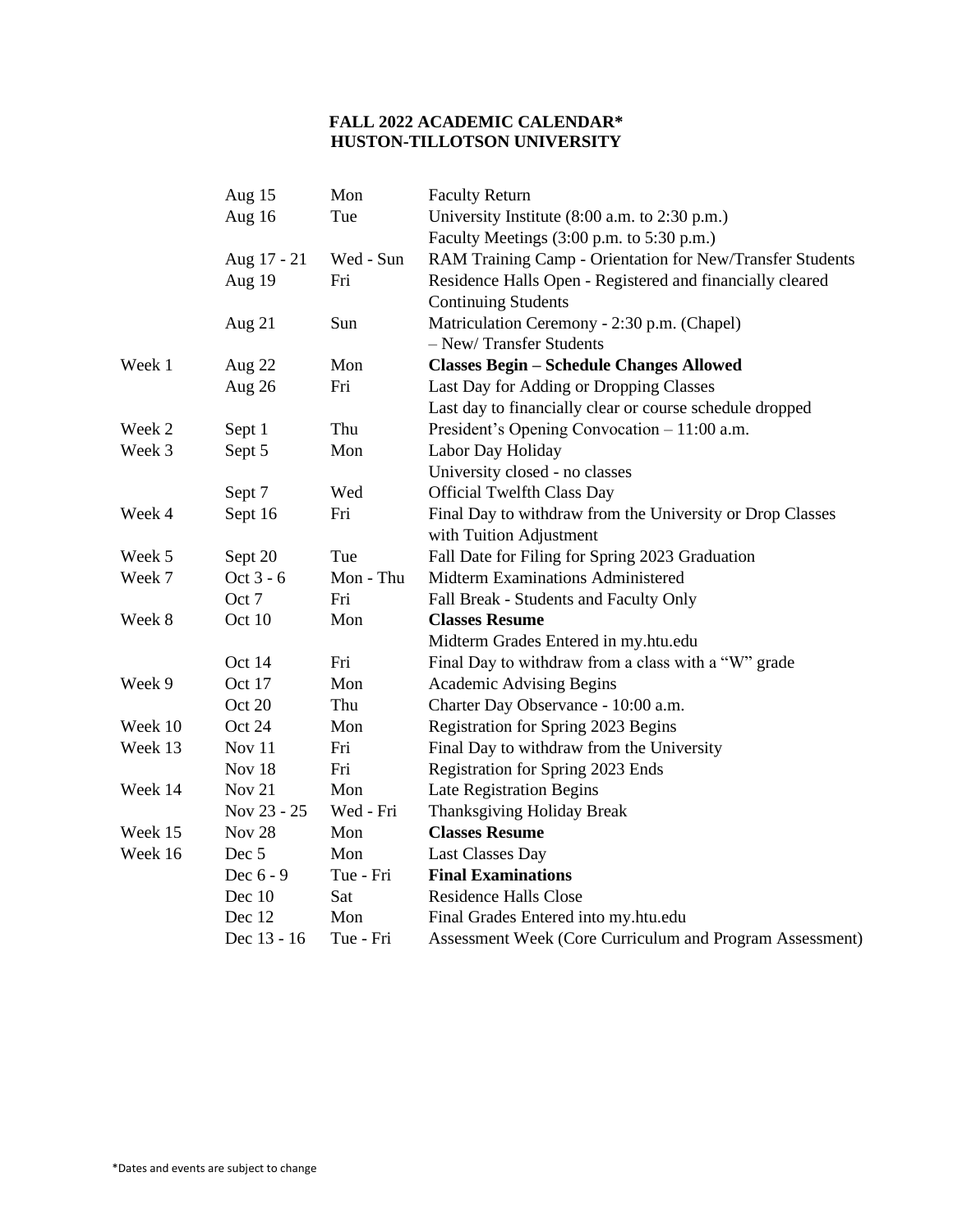## **SPRING 2023 ACADEMIC CALENDAR\* HUSTON-TILLOTSON UNIVERSITY**

|         | Jan 3            | Tue       | <b>Staff Return</b>                                         |
|---------|------------------|-----------|-------------------------------------------------------------|
|         | Jan 4            | Wed       | <b>Faculty Return</b>                                       |
|         |                  |           | Faculty Institute (8:00 a.m. to 12:00 p.m.)                 |
|         | Jan 5            | Thu       | Residence Halls Open - New/Transfer Students                |
|         |                  |           | Advising and Registration - New/Transfer Students           |
|         | Jan 5 - 6        | Thu - Fri | <b>Orientation - New/Transfer Students</b>                  |
|         | Jan 6            | Fri       | Residence Halls Open - Registered and financially           |
|         |                  |           | cleared Continuing Students                                 |
| Week 1  | Jan 9            | Mon       | <b>Classes Begin - Schedule Changes Allowed</b>             |
|         | Jan 13           | Fri       | Last Day for Adding or Dropping Classes                     |
|         |                  |           | Last Day to financially clear or course schedule            |
|         |                  |           | dropped.                                                    |
| Week 2  | Jan 16           | Mon       | Martin Luther King, Jr. Holiday                             |
|         |                  |           | University Closed - no classes                              |
| Week 3  | Jan 25           | Wed       | <b>Official Twelfth Class Day</b>                           |
| Week 4  | Feb 3            | Fri       | Final Day to Withdraw from the University or Drop           |
|         |                  |           | <b>Classes with Tuition Adjustment</b>                      |
| Week 5  | Feb 7            | Tue       | Final Date for Filing for July and December 2023            |
|         |                  |           | Graduation                                                  |
| Week 11 | Mar 7 - 10       | Tue - Fri | Midterm Examination Administration                          |
|         | Mar 13           | Mon       | Midterm Grades Entered in my.htu.edu                        |
|         | Mar 13 - 17      | Mon - Fri | <b>Spring Break</b>                                         |
| Week 12 | Mar 20           | Mon       | <b>Classes Resume</b>                                       |
|         | Mar 24           | Fri       | Final Day to withdraw from a class with "W" grade           |
| Week 13 | Mar 27           | Mon       | <b>Academic Advising Begins</b>                             |
| Week 14 | Apr 3            | Mon       | Registration for Summer and Fall 2023 Begins                |
| Week 14 | Apr <sub>7</sub> | Fri       | Good Friday                                                 |
|         |                  |           | University closed - no classes                              |
| Week 15 | Apr $10$         | Mon       | Final Day to withdraw from the University                   |
| Week 16 | Apr 26 - 28      | Wed - Fri | <b>Final Examinations Administered for Seniors Only</b>     |
|         | Apr 28           | Fri       | Last Day of Class                                           |
|         | Apr 28           | Fri       | Registration for Fall 2023 Ends                             |
|         | May 1            | Mon       | Late Registration for Fall 2023 Begins                      |
|         | May 1            | Mon       | Senior Grades Entered into my.htu.edu by 12:00 p.m.         |
|         | May 1 - 4        | Mon - Thu | <b>Final Examinations</b>                                   |
|         | May 5            | Fri       | Honors Convocation - 10:00 a.m.                             |
|         | May 6            | Sat       | <b>Commencement Convocation - 8:30 a.m.</b>                 |
|         | May 7            | Sun       | Residence Halls Closes - 12:00 p.m.                         |
|         | May 8            | Mon       | Final Grades Entered in my.htu.edu                          |
|         | May 9 - 12       | Tue - Fri | Assessment week (Core curriculum and Program<br>assessment) |